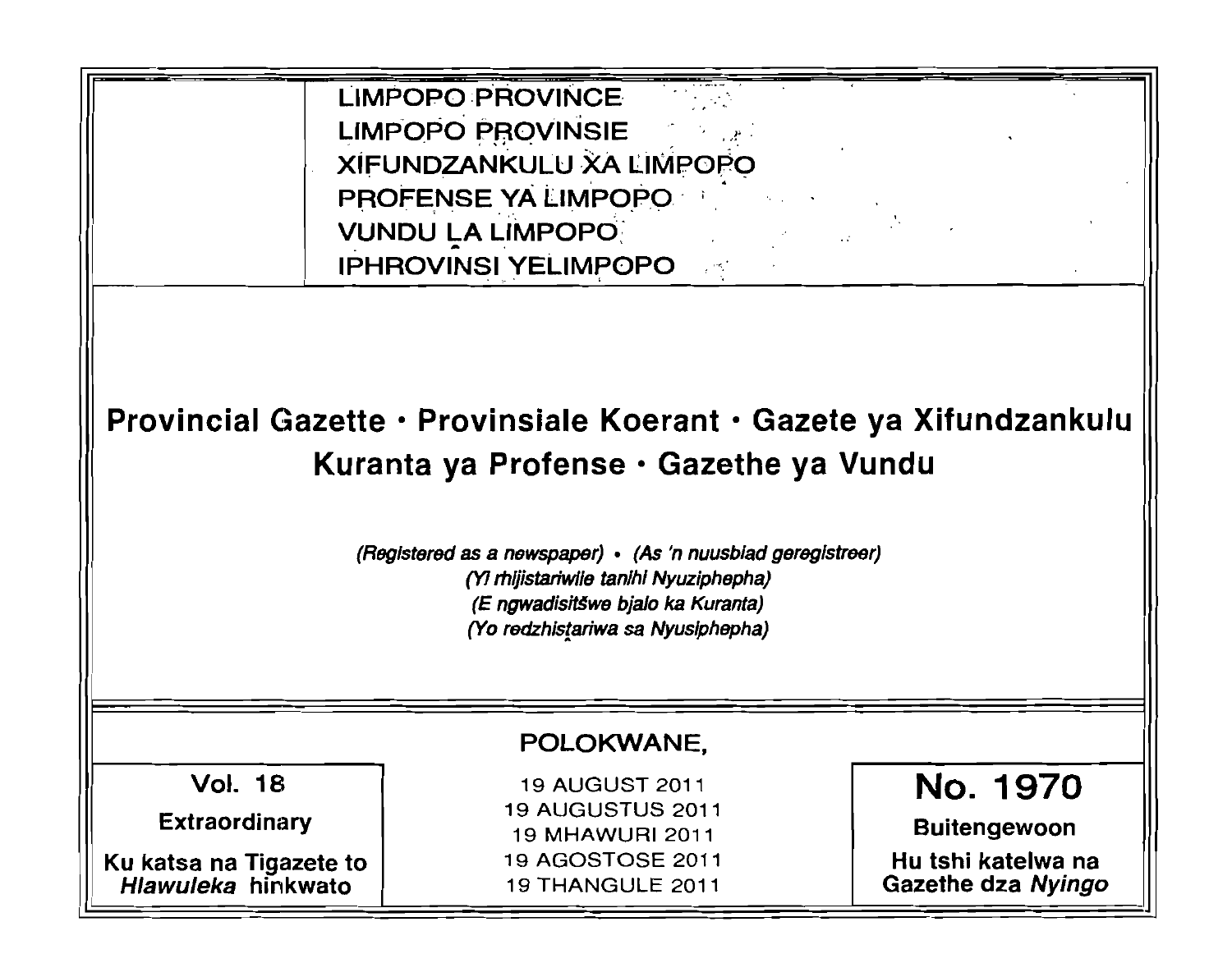#### IMPORTANT NOTICE

The Government Printing Works will not be held responsible for faxed documents not received due to errors on the fax machine or faxes received which are unclear or incomplete. Please be advised that an "OK" slip, received from a fax machine, will not be accepted as proof that documents were received by the GPW for printing. If documents are faxed to the GPW it will be the sender's responsibility to phone and confirm that the documents were received in good order.

Furthermore the Government Printing Works will also not be held responsible for cancellations and amendments which have not been done on original documents received from clients.

### CONTENTS· INHOUD

| No. |                                                                                                                | Page<br>No. | Gazette<br>No. |
|-----|----------------------------------------------------------------------------------------------------------------|-------------|----------------|
|     | <b>GENERAL NOTICE</b>                                                                                          |             |                |
| 238 | Limpopo Province Roads Agency Proprietary Limited and Provincial Roads Act (7/1998): Board of Directors: Roads |             |                |

Agency .......................................................................................................................................................................... . 3 1970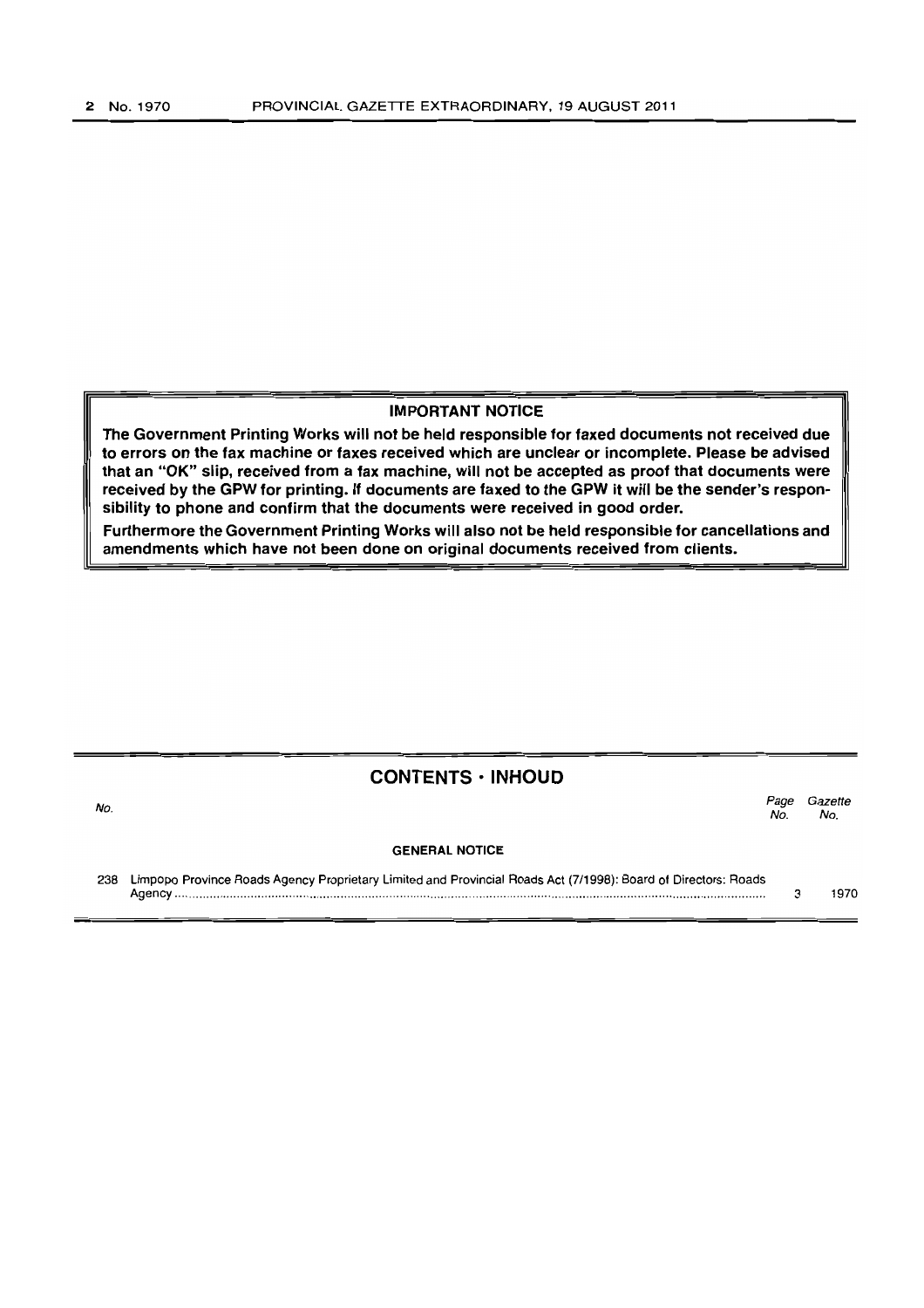# GENERAL NOTICE

### NOTICE 238 OF 2011

## LIMPOPO DEPARTMENT OF ROADS AND TRANSPORT

### GENERAL NOTICE

#### LIMPOPO PROVINCE ROADS AGENCY PROPRIETY LIMITED AND PROVINCIAL ROADS ACT, 1998 (ACT NO.7 OF 1998)

### BOARD OF DIRECTORS: ROADS AGENCY - LIMPOPO

Notice is hereby given, in terms of section 12(3) (c) of the limpopo Province Roads Agency Propriety limited and Provincial Roads Act, 1998 as amended( the Act), that the MEC responsible for the Department of Roads and Transport, intends appointing one of the persons appearing on the schedule below, who have been duly nominated, to fill a vacancy on the Board of Directors  $-$  Roads Agency Limpopo in terms of section  $14(3)(a)$ and (b) of the Act, and invites comments from any interested persons.

| <b>Name</b>          | <b>Address</b>                                                                | <b>Association</b>                                                               |
|----------------------|-------------------------------------------------------------------------------|----------------------------------------------------------------------------------|
| Mr. Tumisho Makofane | 4349 Faranani<br>Estate<br><b>Outspan Drive</b><br><b>Bendor</b><br>Polokwane | <b>Chief Director:</b><br>Infrastructure<br>Limpopo Dept of<br><b>Education:</b> |
|                      | 0699                                                                          |                                                                                  |

Comments must reach the office of the Head of department on or before the 02 September 2011,

(By post):

The Head

Department of Roads and Transport

Private Bag X9491